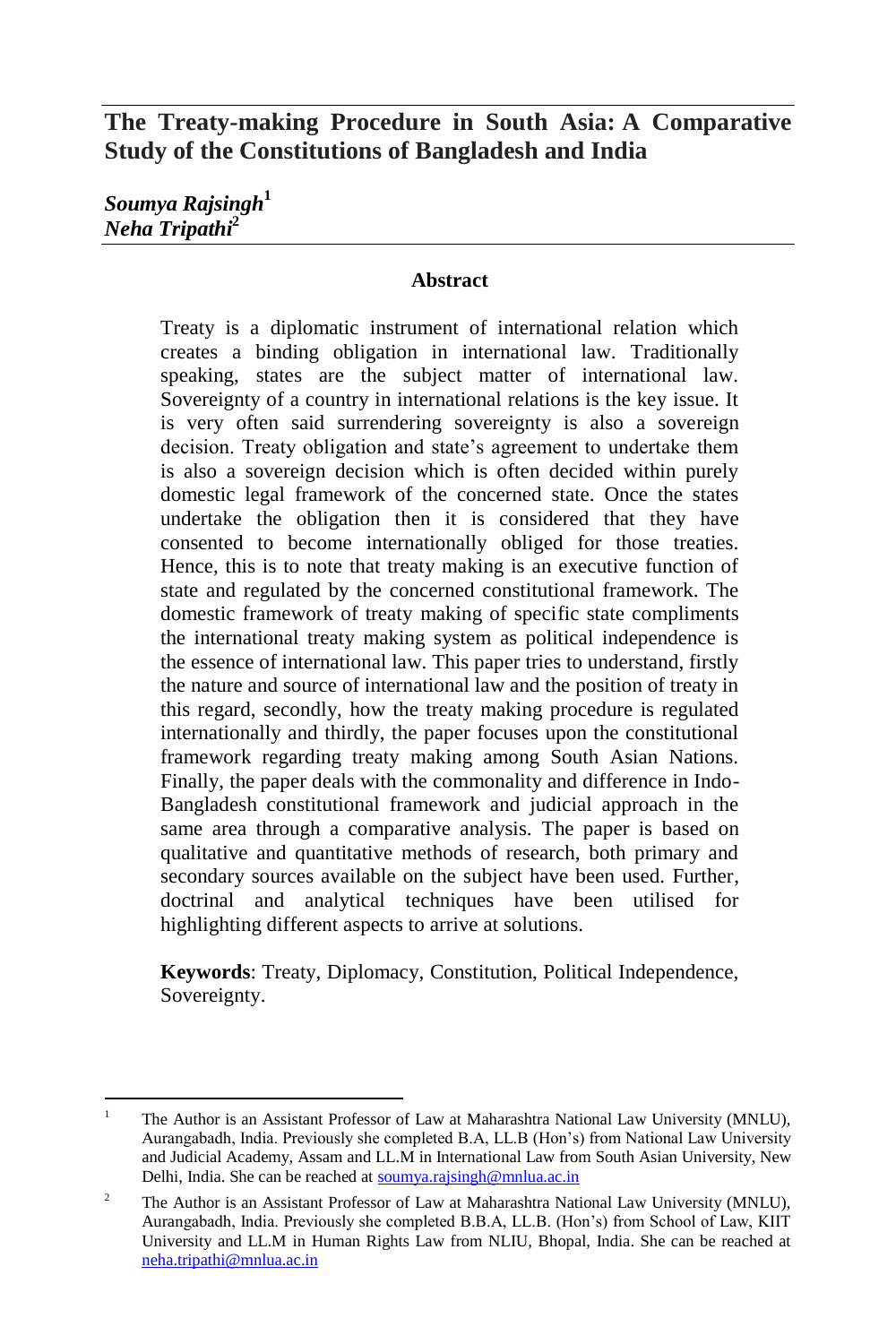### **1. Introduction**

The notion of international law is a law of co-ordination.<sup>3</sup> The contemporary thinkers of international law have been advocating the theory of co-ordination.<sup>4</sup> Municipal laws are based on the subordination of persons to the legal rule but unlike that in the international law no superior can impose the law, this is what precisely the theory of co-ordination speaks about.<sup>5</sup> International law refers to those rules which are binding on the state in their intercourse with each other.<sup>6</sup> Hence it can be said that international legal system is a horizontal legal system where all the sovereign states takes obligation and function accordingly. Now an important question to be asked here is that what are the sources of international law and what is the procedure to write this law? This is to note that national and international legal system often has different understanding; hence it is not advisable to transfer ideas from national legal systems to international law, in order to explain and understand the working of the same. As it has been already argued that international legal system is a horizontal legal system, where both law makers and law followers are sovereign nations. Hence, it does not resemble the domestic legal system. Unlike the domestic legal framework, international law lack single law making body that is Parliament, which is mandated to make bindings laws. While there is an International Court of Justice and a range of specialized international courts and tribunals, but their jurisdictional operation is highly depend on the states discretionary power.<sup>7</sup>

Hence while understanding the nature of international law; the very first question need to be address is on the source of international law. As per art 38 of ICJ statute the followings are the primary source of international law namely: convention, customs and general principles of law. With addition

 $\overline{\mathbf{3}}$ <sup>3</sup> H. Lauterpacht, ‗The Nature of International Law and General Jurisprudence' 37 Economica (August 1932) 301-320.

<sup>4</sup> *Volkerrecht als System rechtlich bedeutsamer Staatsakte* (1923). An English translation by manning of the abridged version of this book appeared at page 2 as stated in 'The Nature of International Law and General Jurisprudence'.

<sup>5</sup> Lauterpacht (n 3).

<sup>6</sup> Robert Jennings and Arthur Watts KCMG QC (eds), *Oppenheim's International Law*, v 1 (9th edn, OUP 2008) 4.

<sup>7</sup> Professor Christopher Greenwood, 'Sources of International Law: An Introduction' [<http://legal.un.org/avl/pdf/ls/greenwood\\_outline.pdf>](http://legal.un.org/avl/pdf/ls/greenwood_outline.pdf) accessed 7 November 2016.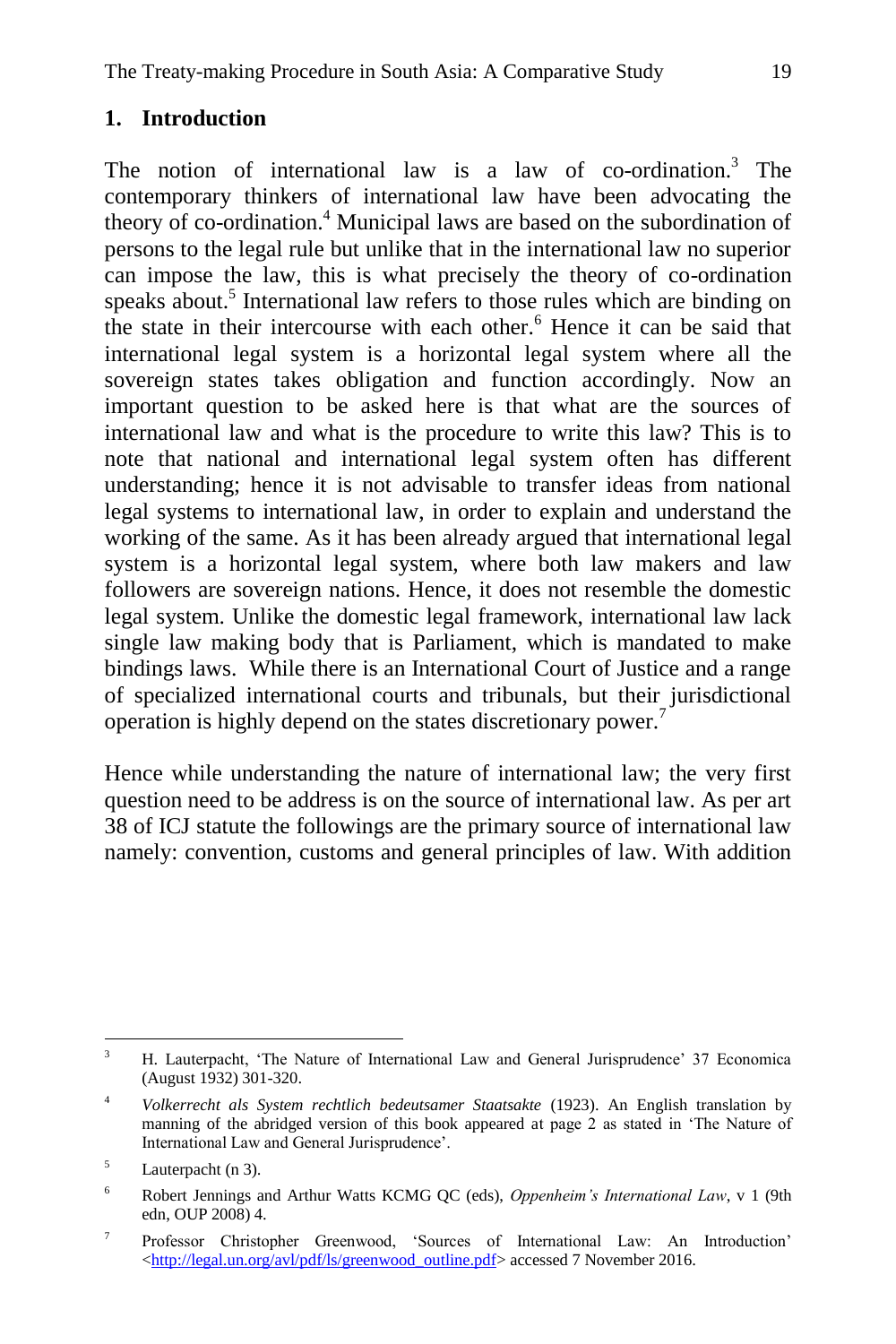to this, judicial decision and juristic writing consider as subsidiary source of international law  $8$ 

Treaty is considered as the primary source of international law.<sup>9</sup> This creates a very clear international obligation and hence treaties in contemporary time are the most preferred instrument to create such obligation. This is to note that certain areas of international law, such as international environmental law, are almost exclusively regulated by treaties. Strictly speaking, a treaty is not a source of law rather so much as a source of obligation under law.<sup>10</sup> Hence, the binding nature of the treaties flow from the consent of the state, to put it more simple way one can conclude that treaties are binding only on states which become parties to them. The choice of whether or not to become a party to a treaty is entirely one for the state. In this degree of flexibility at place, one reasonable question that must be addressed, why is a treaty binding on those states which have become parties to it? The answer is that there is a rule of customary international law – *pacta sunt servanda* – which requires all states to honour their treaties. That is why treaties are more accurately described as sources of obligation under law.<sup>11</sup>

## **2. The Definitional Aspect of Treaty**

The rule of *pacta sunt servanda* is a customary principle, and it will be not wrong if we say, this principle is the crux of the law of the treaty, but along with that Vienna Convention of Law of the Treaty (hereinafter refer to simply as VCLT) governs the law of the treaty in international legal framework.<sup>12</sup> The VCLT 1969 is not in conflict with customary international law rather compliments it.<sup>13</sup> Article 2(1)(a) defines treaty as an international agreement concluded between states in written form and

 $\ddot{\phantom{a}}$ 

<sup>8</sup> Article 38(1) reads as follows:

The Court, whose function is to decide in accordance with international law such disputes as are submitted to it, shall apply: (a) international conventions, whether general or particular, establishing rules expressly recognized by the contesting states; (b) international custom, as evidence of a general practice accepted as law; (c) the general principles of law recognized by civilized nations; (d) subject to the provisions of Article 59, judicial decisions and the teachings of the most highly qualified publicists of the various nations, as subsidiary means for the determination of rules of law.

<sup>9</sup> ibid (n 8).

 $^{10}$  ibid (n 8).

 $11$  Greenwood (n 7).

<sup>&</sup>lt;sup>12</sup> James Crawford (ed), *Brownlie's Principle of Public International Law* (Eight edn, Oxford University Press) p 349.

<sup>&</sup>lt;sup>13</sup> The Preamble of VCLT 1969 affirmed that the rules of customary international law will continue to govern questions not regulated by the provisions of the present Convention.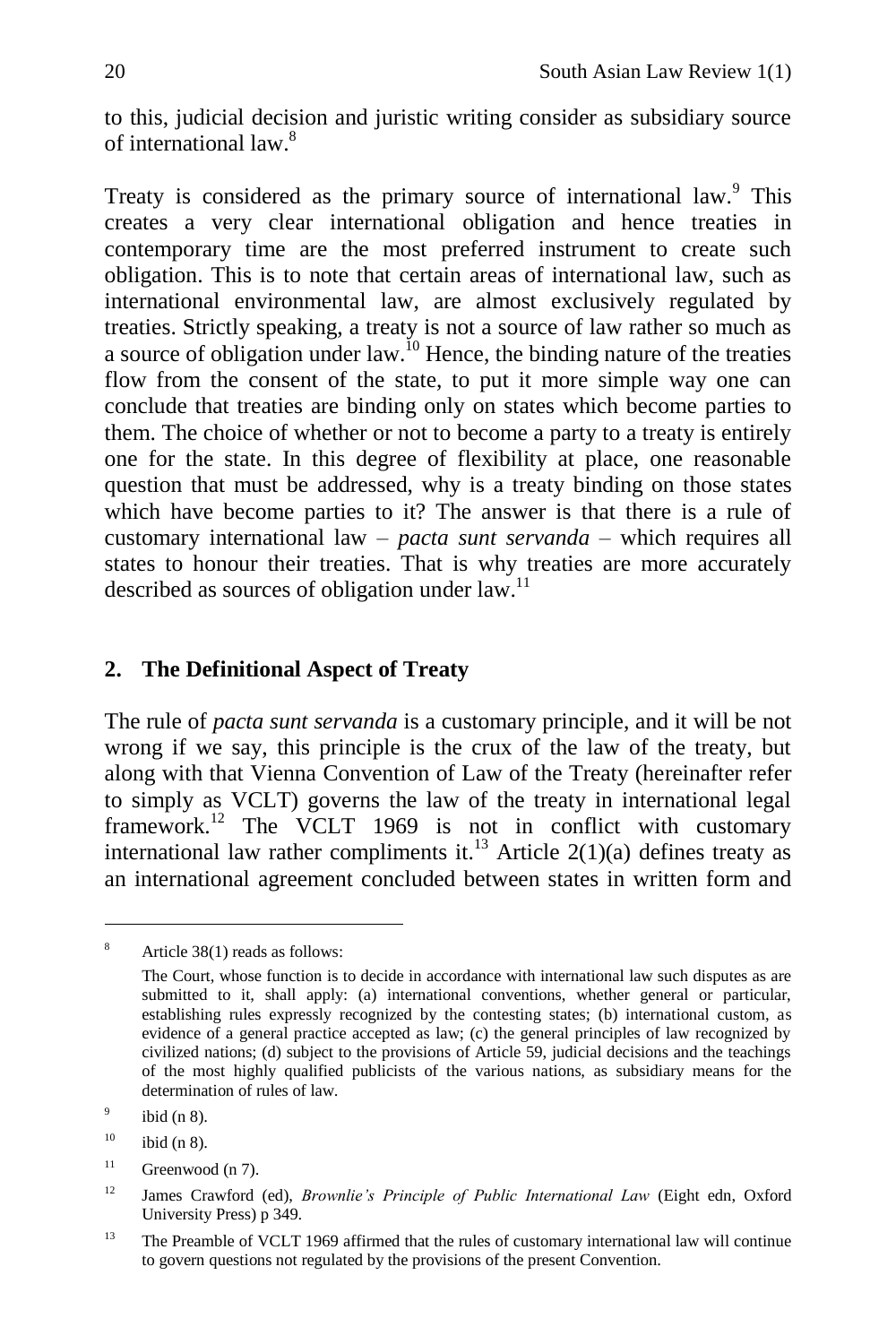governed by international law, whether embodied in a single instrument or in two or more related instruments and whatever its particular designation. Hence, it can be inferred that treaty can only be concluded between two sovereign states and must be regulated by international law. Treaties concluded between states may be: bilateral (i.e. concluded between two states), multilateral (i.e. concluded by more than two states) or universal (i.e. if they bind almost all states (e.g. the 1945 UN Charter or the 1973 Convention on International Trade in Endangered Species of Fauna and Flora – CITES – which has almost 160 parties). Even treaties signed between nations can be consider as law making and contractual treaty. This is to note that only law making treaty are source of international law not all treaty.<sup>14</sup>

#### **3. The Treaty Making Procedure: An International Perspective**

Before we focus on the treaty making procedure in South Asia, it is very important to know the treaty making procedure under international law. Signature is the most commonly used to express the consent by states in international treaty making process. Multilateral treaties often seen listing the methods by which a signatory state can become party to them, e.g., by ratification, acceptance, approval or accession.<sup>15</sup> The subsequent question is who has the power to represent their respective state. The general understanding states that Treaty making is an executive function of the state. Hence the head of State, head of Government or minister for Foreign Affairs may sign a treaty or undertake any other treaty action on behalf of the State without an instrument of full powers. A person other than the head of State, head of Government or minister for Foreign Affairs may sign a treaty only if that person possesses a valid instrument of full powers.<sup>16</sup> The representative must possess full Power while singing the teary. This empowers the specified representative to undertake given treaty actions. This is a legal requirement reflected in article 7 of the VCLT  $1969$ <sup>17</sup> It is designed to protect the interests of all states parties to a treaty

 $14$ ibid (n  $13$ ).

<sup>&</sup>lt;sup>15</sup> Art 6 of Vienna Convention of Law of the Treaty 1969 states that every State possesses capacity to conclude treaties.

 $16$  ibid (n 15)

<sup>17</sup> Art 7 reads as follows:

<sup>1.</sup> A person is considered as representing a State for the purpose of adopting or authenticating the text of a treaty or for the purpose of expressing the consent of the State to be bound by a treaty if: (a) He produces appropriate full powers; or (b) It appears from the practice of the States concerned or from other circumstances that their intention was to consider that person as representing the State for such purposes and to dispense with full powers.

<sup>2.</sup> In virtue of their functions and without having to produce full powers, the following are considered as representing their State: (a) Heads of State, Heads of Government and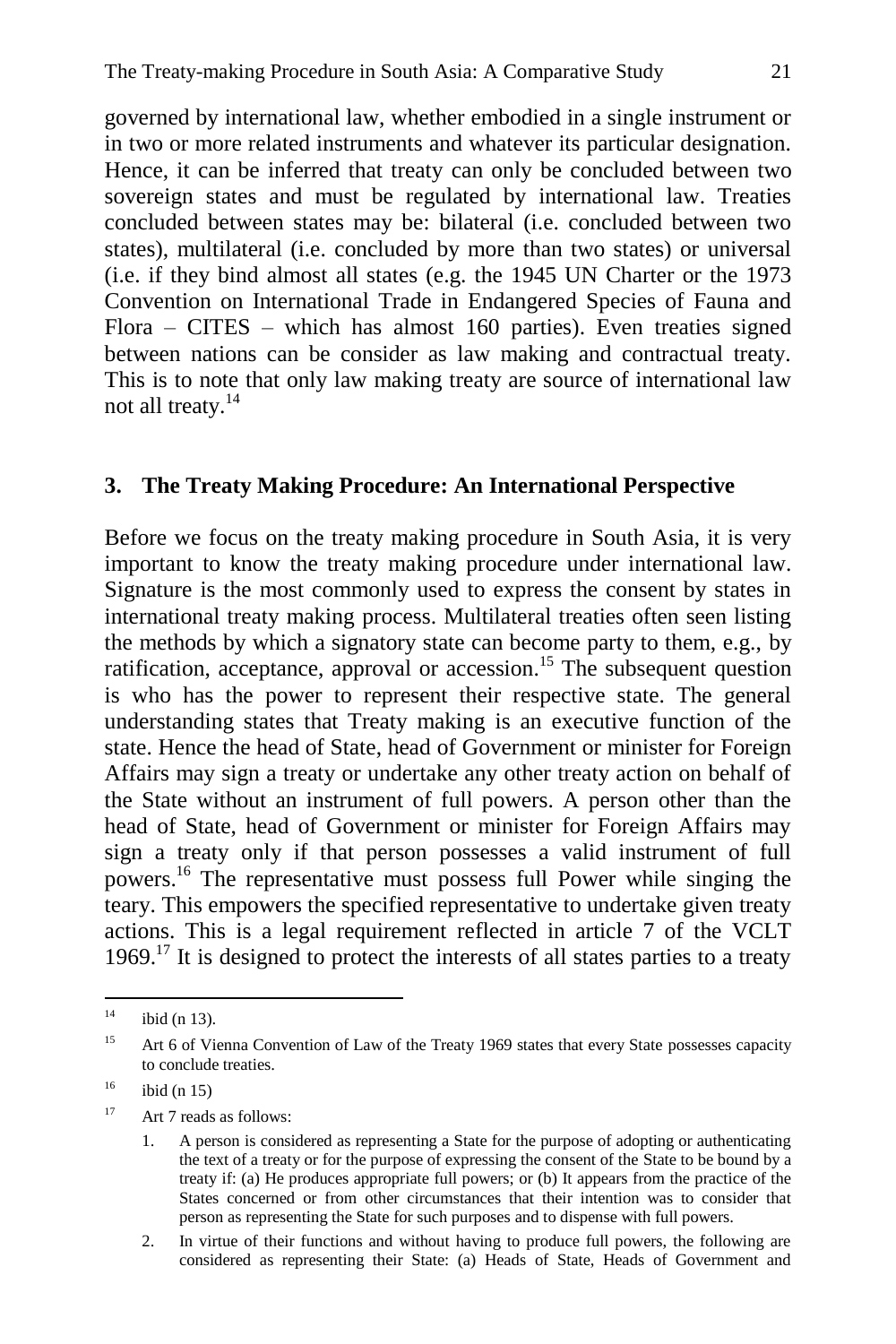as well as the integrity of the depositary. Typically speaking the issue of full power categorically related to signature of a specified treaty. This is to note that some countries have deposited general full powers with the Secretary-General. General full powers do not specify the treaty to be signed, but rather authorise a specified representative to sign all treaties of a certain kind. $18$ 

# **4. Treaty Making Procedure in South Asia: The Study of Major Practices**

If we make a calculative visit to all the Constitution of the countries of the Eight SAARC Nations, we will conclude that they all have some provision regarding the status of treaty. Their constitutional framework has created machinery for the ratification or adoption of International obligation by treaties.

The kingdom of Bhutan is a newly emerging monarchical democratic country.<sup>19</sup> The constitution of Bhutan is relatively young constitution. It state that all international obligations taken by the country in the form of treaties (International Conventions, Covenants, Treaties, Protocols and Agreements) after the commencement of the constitution, becomes a law of the Kingdom of Bhutan only upon ratification by Parliament unless it is inconsistence with this Constitution.<sup>20</sup> The major technical issue here is as Bhutan has gone through a structural power change, what will be the position of those entire international obligations, which was taken by the country before entering into constitutional monarchy. All laws in force in the territory of Bhutan at the time of adopting this constitution shall continue until altered, repealed or amended by parliament. The provisions of any law, whatever made before or after the coming into force of this constitution, which are inconsistent with this constitution shall be null and void  $^{21}$ 

 $\overline{a}$ 

Ministers for Foreign Affairs, for the purpose of performing all acts relating to the conclusion of a treaty; (b) Heads of diplomatic missions, for the purpose of adopting the text of a treaty between the accrediting State and the State to which they are accredited; (c) Representatives accredited by States to an international conference or to an international organization or one of its organs, for the purpose of adopting the text of a treaty in that conference, organization or organ.

 $18$  ibid

<sup>&</sup>lt;sup>19</sup> The Constitution of the Kingdom of Bhutan, art  $1(2)$ .

 $20$  ibid, art 10(25).

 $^{21}$  ibid, art 1(10).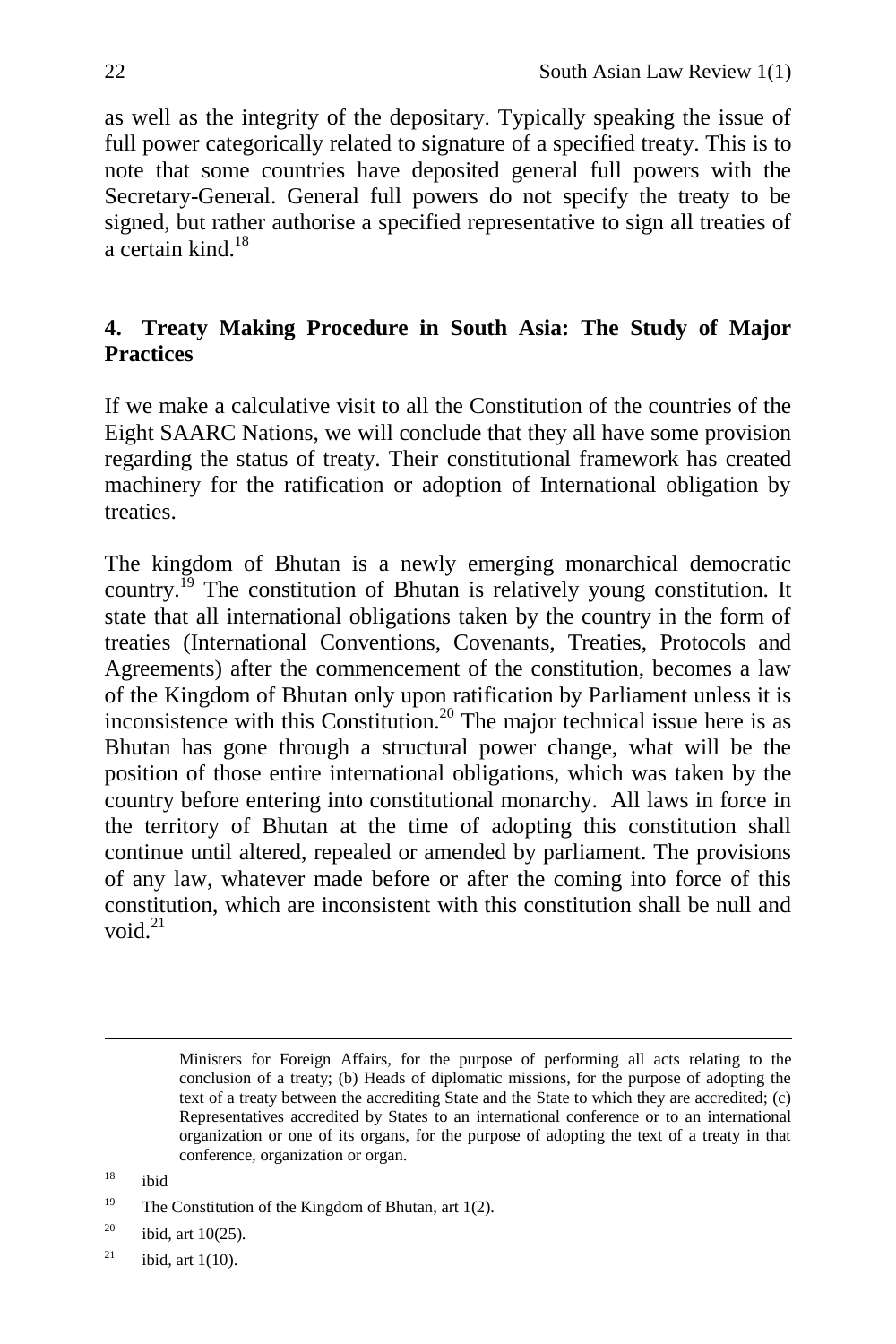Generally speaking treaty making is an executive function but the implementation of the treaty is a legislative function. The respective constitutional framework of the states regulate both the practice, it empowers the parliament to ratify any treaty or conventions with a view to implementation as a law in the domestic level. Without ratification by parliament there is no legal status in the domestic legal system. In this context the provision regarding the ratification of treaty in the constitution of Maldives can be taken as an example. Article 93 of the Constitution of the Republic of Maldives 2008 provides that:

- a) Treaties entered into by the Executive in the name of the state with foreign states and international organizations shall be approved by the People's *Majlis*, and shall come into force only in accordance with the decision of the People's *Majlis*.
- b) Despite the provisions of article (a), citizens shall only be required to act in compliance with treaties ratified by the State as provided for in a law enacted by the People's *Majlis*.

In this context this is to note that Customary International Law and human rights treaties ratified by Sri Lanka have no status in national law. The constitutional framework of Sri Lanka states that mere ratification will not amount a binding nature of the international obligation in domestic legal system. Empirically speaking, Sri Lanka has ratified the following relevant international human rights and humanitarian law treaties: a) Genocide Convention (12 October 1950), b) Geneva Conventions 1949 (28 February 1959), c) ICCPR (11 September 1980), d) ICESCR (11 September 1980), e) CEDAW (5 October 1981), f) CERD (18 February 1982), g) CRC (12 July 1991), h) Convention against Torture (3 January 1994) i) Optional Protocol ICCPR (31 November 1997). But this is to note that these above mention treaties will have no legal implication in domestic legal framework or they cannot be directly invoked or enforced through the courts or by the administration in Sri Lanka. They must be transformed into domestic law before the courts or competent authorities can apply them. Even though, the Courts of Sri Lanka have referred to them in their judgements. For example: Sri Lanka has enacted the Convention against Torture and other Cruel, Inhuman or Degrading Treatment or Punishment Act No. 22 of 1994 to give effect to the Torture Convention.<sup>22</sup>

Under the constitution of Sri Lanka where Parliament by resolution passed by not less than two-thirds of the whole number of Members of Parliament (including those not present) voting in its favour, approves as being essential for the development of the national economy, any Treaty or

 $22$ <sup>22</sup> Country Report of Srilanka, *Redress* (London) [<www.redress.org/downloads/country](http://www.redress.org/downloads/country-reports/SriLanka.pdf)[reports/SriLanka.pdf>](http://www.redress.org/downloads/country-reports/SriLanka.pdf) accessed 18 July 2020.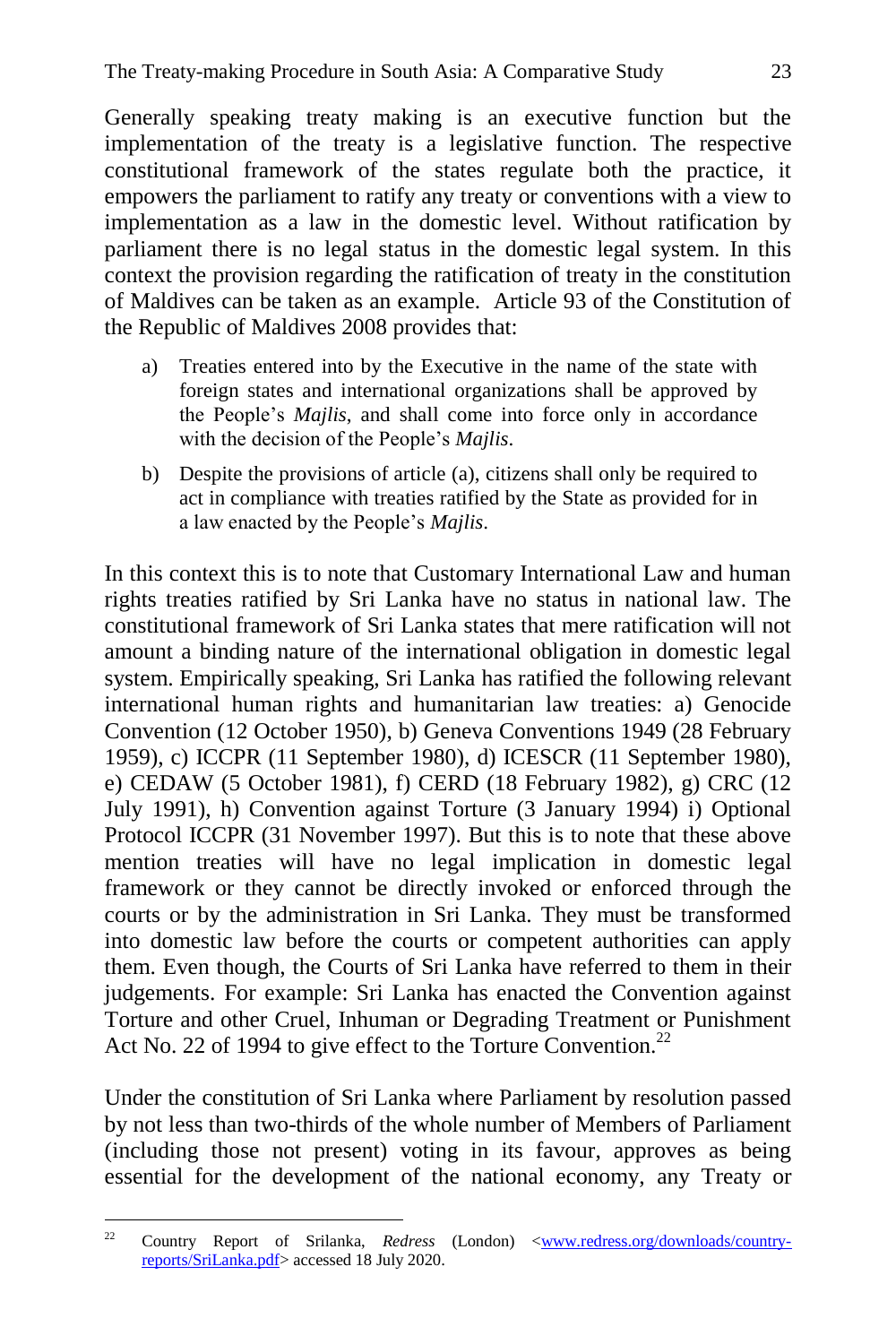Agreement between the Government of Sri Lanka and the Government of any foreign state for the promotion and protection of the investments in Sri Lanka of such foreign state, its nationals, or of corporations, companies and other associations incorporated or constituted under its laws, such Treaty or Agreement shall have the force of law in Sri Lanka and otherwise than in the interests of national security no written law shall be enacted or made, and no executive or administrative action shall be taken, in contravention of the provisions of such Treaty or Agreement.<sup>23</sup>

Talking about Nepal, Article 279 of the Constitution 2015 provides the provisions relating to the ratification of, accession to acceptance of or approval of treaty or agreement. According to this article –

- 1) The ratification of, accession to, acceptance of or approval of treaties or agreements to which the State of Nepal or the Government of Nepal is to become a party shall be as determined by the law.
- 2) The laws to be made pursuant to clause (1) shall, inter alia, require that the ratification of, accession to, acceptance of or approval of treaty or agreements on the following subjects be done by a twothirds majority of the total number of members of the Legislature-Parliament present in the House:- (a) peace and friendship; (b) security and strategic alliance; (c) the boundaries of Nepal; and (d) natural resources and the distribution of their uses.

Provided that out of the treaties and agreements referred in the sub clauses (a) and (d), if any treaty or agreement is of ordinary nature and which does not affect the nation extensively, seriously or in the long-term, the ratification of, accession to, acceptance of or approval of such treaty or agreement may be done at a meeting of the Legislature-Parliament by a simple majority of the members present in the House.

- 3) After the commencement of the Constitution, unless a treaty or agreement is ratified, acceded, accepted or approved in accordance with this Article, it shall not be binding to the Government of Nepal or the State of Nepal.
- 4) Notwithstanding anything written in clauses (1) and (2), no treaty or agreement shall be concluded that may have detrimental effect on the territorial integrity of Nepal.

In this light, there is a Nepal Treaty Act 1990 which regulate the treaty making procedure of the country. According to the Treaty Act no one, except, the Prime minister and the minister of Foreign Affairs, shall negotiate, accept the final draft or a certified copy, or sign or maintain reservations, or perform any other function related to a treaty to which

<sup>23</sup> <sup>23</sup> The Constitution of the Democratic Socialist Republic of Sri Lanka (as amended up to 3 October 2001), art 157.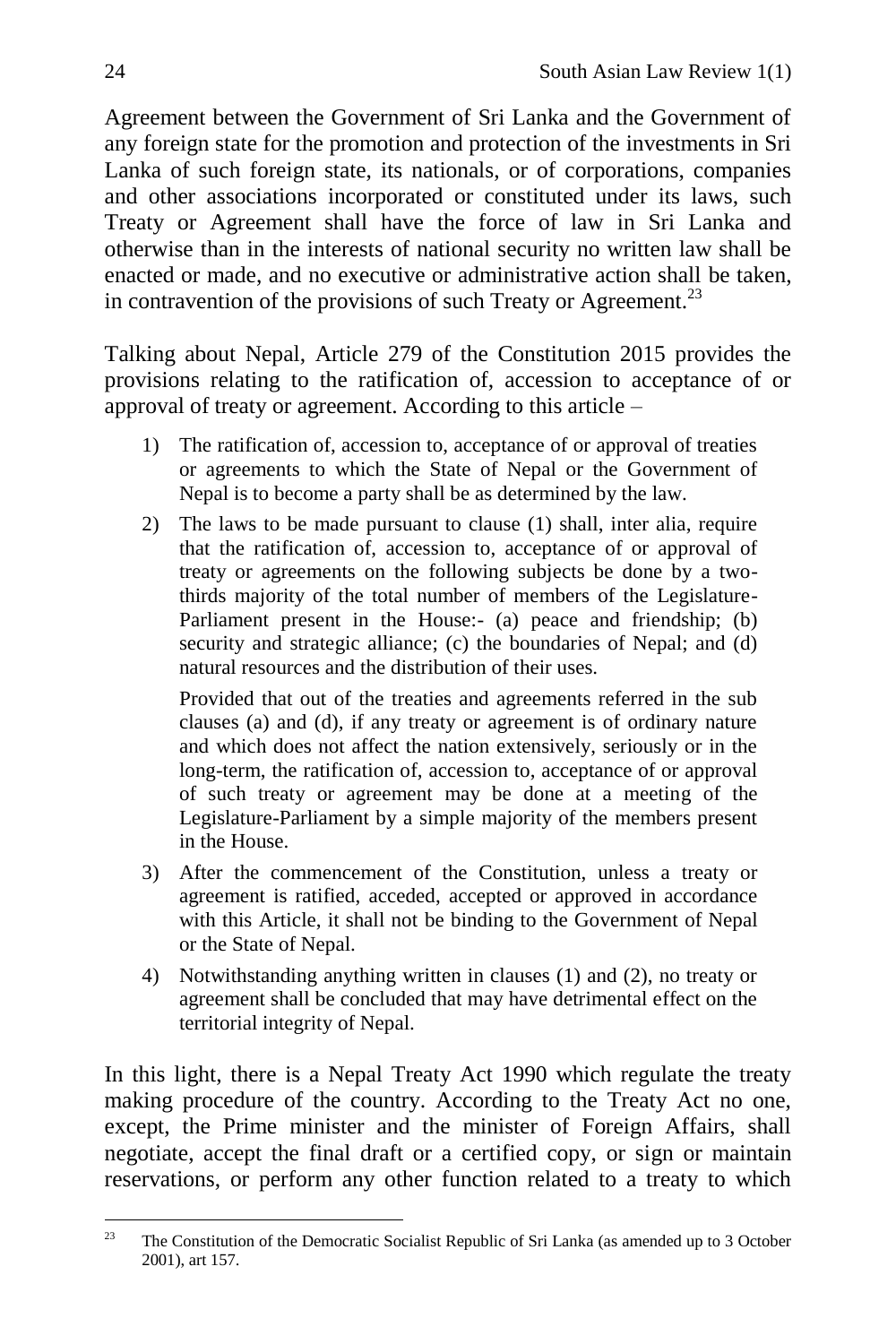Nepal or Government of Nepal is a party, without full power. Provided that nothing contained in this Section shall prejudice the power of a Nepalese Ambassador of Charge Affaires representing Nepal in any foreign nation or international organization to conclude a treaty on any matter with such foreign nation or inter-governmental organization, as well as the leader of a delegation participating in any international conference to negotiate or accept the final draft or a certified copy of the treaty to be signed in the conference.<sup>24</sup>

In case of Afghanistan, the Constitution of the Islamic Republic of Afghanistan provides that the State shall observe the United Nations Charter, inter-state agreements, as well as international treaties to which Afghanistan has joined, and the Universal Declaration of Human Rights.<sup>25</sup> In Afghanistan, the National Assembly has empowered to ratification of international treaties and agreements, or abrogation of membership of Afghanistan in them.<sup>26</sup> In Pakistan there is no clear provision regarding the status of international treaty, ratification of treaty or foreign affairs at all.

# **5. The Procedure in India and Bangladesh**

Talking about these two countries both India and Bangladesh follows dualistic approach as regards the ratification and incorporation of international treaty within the domestic law.

The constitution of Bangladesh contains two main provisions regarding the international law; one of them Article 25 which refers to the promotion of international peace, security and solidarity in accordance with the basic principle of international law and another one is Article 145A which governs the adoption and codification of international treaties in domestic law. According to the constitution of Bangladesh 'all treaties with foreign countries shall be submitted to the President, who shall cause them to be laid before parliament, provided that any such treaty connected with national security shall be laid in a secret session of parliament'.<sup>27</sup> This provision of the constitution provides one kind of obligation to present treaty before the parliament only for discussion not for ratification. On the other hand, if any treaty relates to the national security then it will be discussed by the secret session of parliament and what does the secret session mean it is not explained in the constitution of Bangladesh. It can be

 $^{24}$ The Nepal Treaty Act 2047 (1990), s 3.

<sup>&</sup>lt;sup>25</sup> The Constitution of the Islamic Republic of Afghanistan, art 7.

 $^{26}$  ibid, art 90.

<sup>&</sup>lt;sup>27</sup> The Constitution of the People's Republic of Bangladesh, art 145A.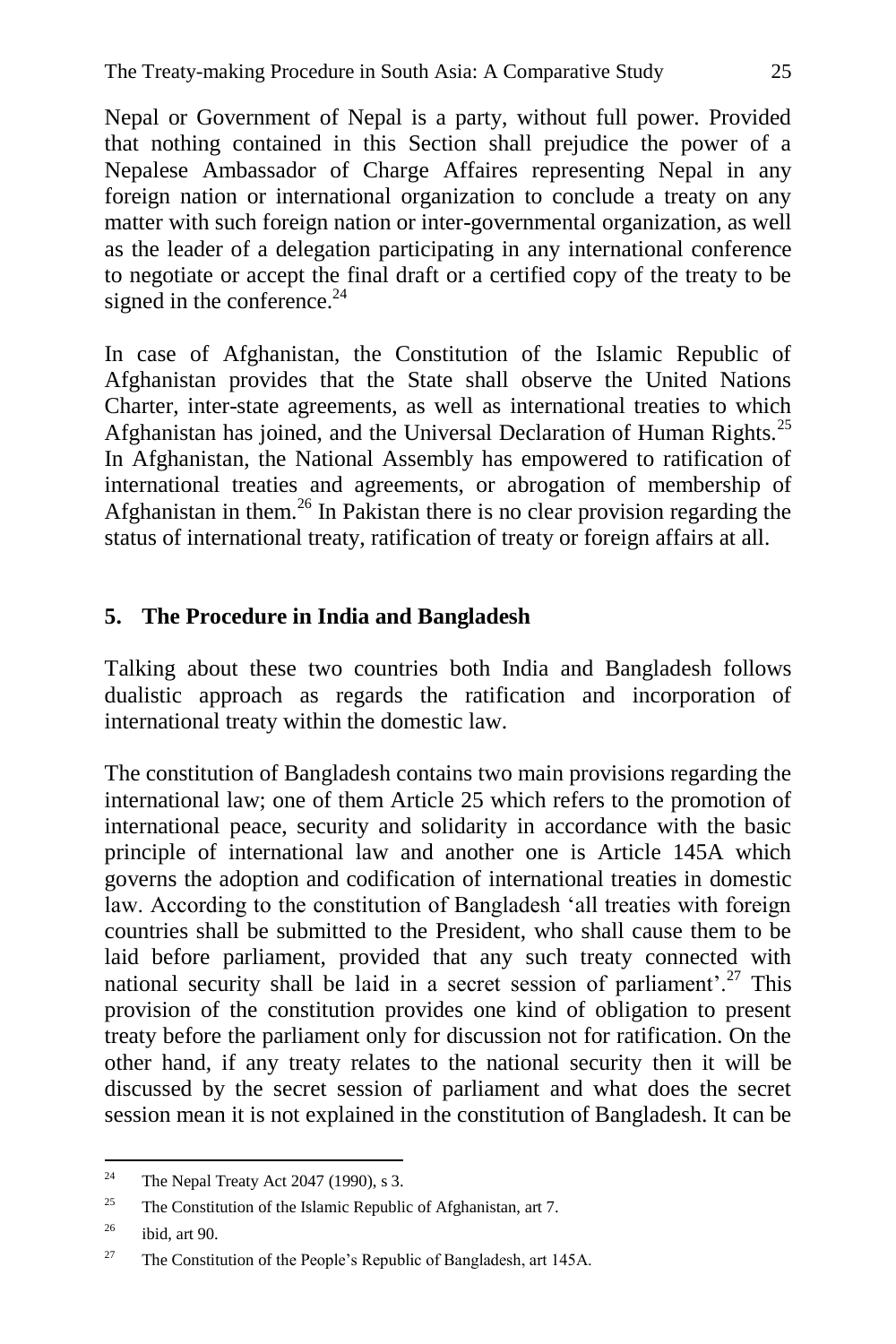explained here that a secret session is the secret sittings of the house where no stranger shall be permitted to be present in the Chamber, Lobbies or Galleries of the parliament except with the authorization of speaker. $^{28}$ There is another crucial debate correlated to that in this situation, the right to know of the people of the Republic is limited, if the government enters into a treaty related to national security then there is no scope for the people to know, what has actually been discussed in the Parliament. Treaty making power is an executive power rather than legislative in nature. It is stated in the constitution of Bangladesh that the President shall, as head of State, exercise and perform duties conferred and imposed on him by the constitution and by any other law.<sup>29</sup> The constitution also provides that all executive actions of the government shall be taken in the name of the President.<sup>30</sup> However, Bangladesh has a parliamentary form of government and the President is treated as a nominal head. So, the executive powers are performed by prime minister and the cabinet. Hence, the prime minister and cabinet determine the treaty making policies of Bangladesh, although there is an obligation to lay a treaty before the Parliament. But failure to lay a treaty before Parliament will not affect its validity.<sup>31</sup> The parliament of Bangladesh has no power under the constitution to modify or repeal any treaty but can implement any treaty by enacting legislation regarding the particular treaty into domestic law.

Courts in Bangladesh cannot enforce treaties even if ratified by the state. They must be incorporated in the municipal legislation.<sup>32</sup> However, the court does utilize international conventions and covenants as an aid to interpretation of the provisions of Part III of the constitution, particularly to determine the right to life and the right to liberty, but not to enumerate rights within the Constitution. In *Kazi Mukhlesur Rahman v Bangladesh*<sup>33</sup> where the Court dismissed the application on the ground that it was not ripe for decision. In this regard Court can examine the treaty making power of the executive under the constitution. The executive power of the Prime Minister shall be exercised in accordance with the Constitution, which imposes limitations on its treaty-making power, particularly when boundary settlement is involved. The Constitution of Bangladesh provides that Parliament may from time to time by law provide for determination of boundaries of the territory of Bangladesh and of the territorial waters and

 $28$ The Rules of Procedure of Parliament of the People's Republic of Bangladesh (as modified up to 11 January 2007), art 181.

<sup>&</sup>lt;sup>29</sup> The Constitution of the People's Republic of Bangladesh, art  $48(2)$ .

<sup>&</sup>lt;sup>30</sup> The second Proclamation Order No. IV of 1978.

<sup>31</sup> *Major (Retd.) Akhtaruzzaman v Bangladesh*, Writ Petition No. 3774 of 1999.

<sup>32</sup> *Chaudhury and Kendra v Bangladesh* 29 BLD (HCD); *Bangladesh v Hasina* 60 DLR (AD) 90.

 $33$  26 DLR 44.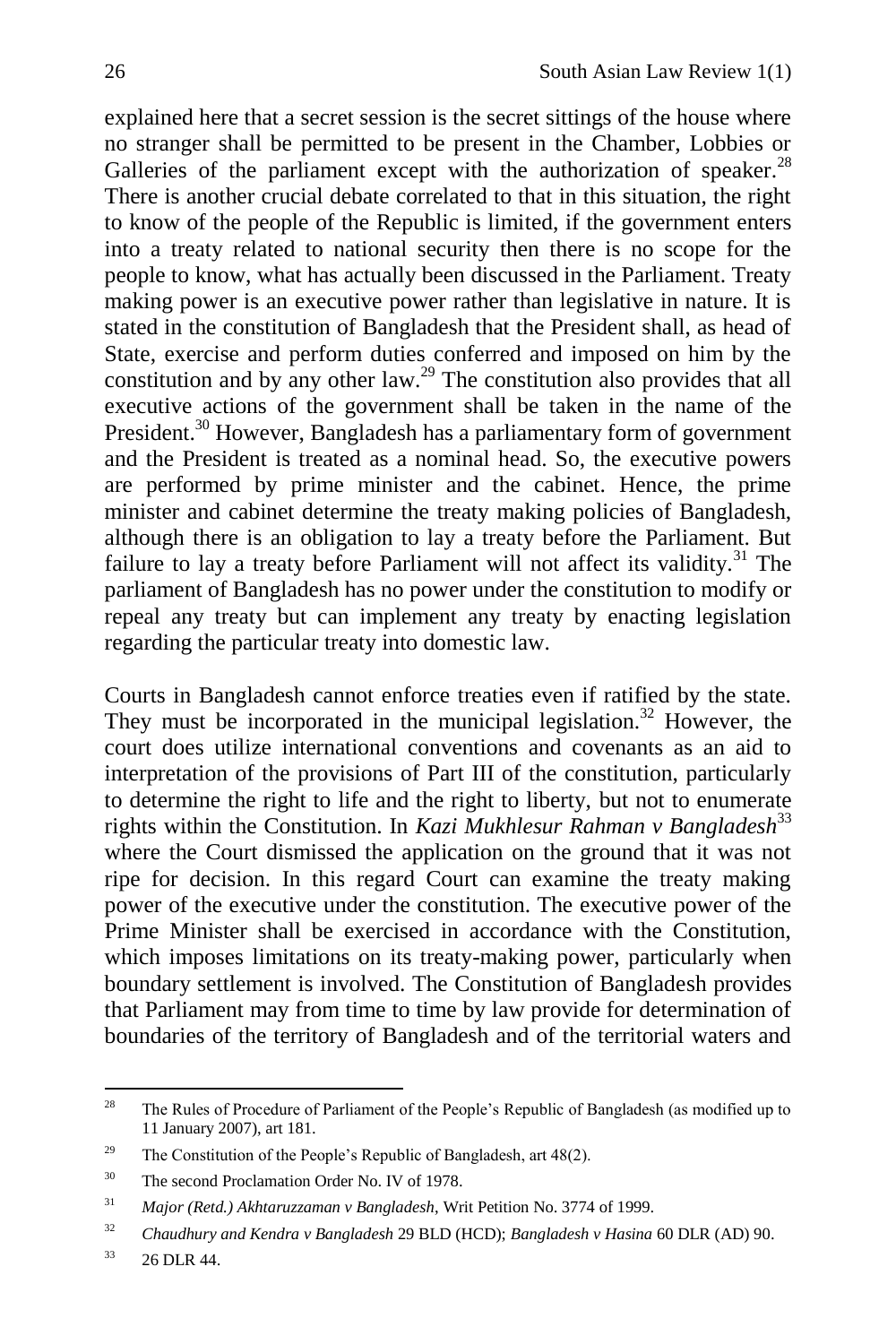the continental shelf of Bangladesh. $34$  On the other hand it was held in the case of *Ershad v Bangladesh and others*<sup>35</sup> that although universal human rights norms, whether given in the UDHR or in the Covenants, are not directly enforceable in national courts, they are enforceable by domestic courts if such norms are incorporated into the domestic law. Where there is a gap in the municipal law in addressing any issue, the courts may take recourse to international conventions and protocols on that issue for the purpose of formulating effective guidelines to be followed by all concerned until national legislation enacts laws in this regard.<sup>36</sup> The court found that Bangladesh is a state party to the International Convention of the Rights of Child 1989; and declared that the treaty is binding on Bangladesh. In another case the Court referred to the international instruments and on the basis of the jurisprudence from those instruments, it decided that the Government is responsible for ensuring a free and fair trial not only to the accused but also to the victim of a crime. In essence, the fair trial of the accused also implies that the victim must be able to give evidence without fear and insecurity. In support of this judgment, the court had recourse to the universal human rights norm of the right to life, liberty and security of a person. The court used article 3 of UDHR, Resolution 217 A (III); UN Doc A/810 91, UN general Assembly, to interpret Article 32 of the Constitution of Bangladesh.<sup>37</sup> However, the courts will not ideally enforce international human rights treaties, even if ratified by Bangladesh, unless these are incorporated in municipal laws, but yet they have looked into the ICCPR while interpreting the provisions of the constitution to determine the right to life, liberty and other rights.<sup>38</sup>

Although the Constitution of Bangladesh is the supreme law of the land, it does not contain any express provision as to ratification or requiring any legislative approval in cases of a treaty. In some situation, Court has tried to identify the status of treaty under the constitution and made some clarifications which have been discussed above. It is clarified at this juncture that the status of all treaties is not same particularly, some human rights treaties and conventions. However, the status of treaty under the constitution within the domestic law framework still remains unclear in many instances. It can be concluded that except to the extent that a treaty becomes incorporated into the laws of Bangladesh by an Act of Parliament, the Courts have no power to enforce the treaty rights and

 $34$ The Constitution of People's Republic of Bangladesh, art 143(2).

 $35$  21 BLD (AD) 69.

<sup>36</sup> *BNWLA v Government of Bangladesh* 31 BLD (HCD) 324.

<sup>37</sup> *Tayazuddin and another v Bangladesh* 21 BLD (HCD) 503 [26].

<sup>38</sup> *Bangladesh and another v Hasina and another* 60 DLR (AD) 90.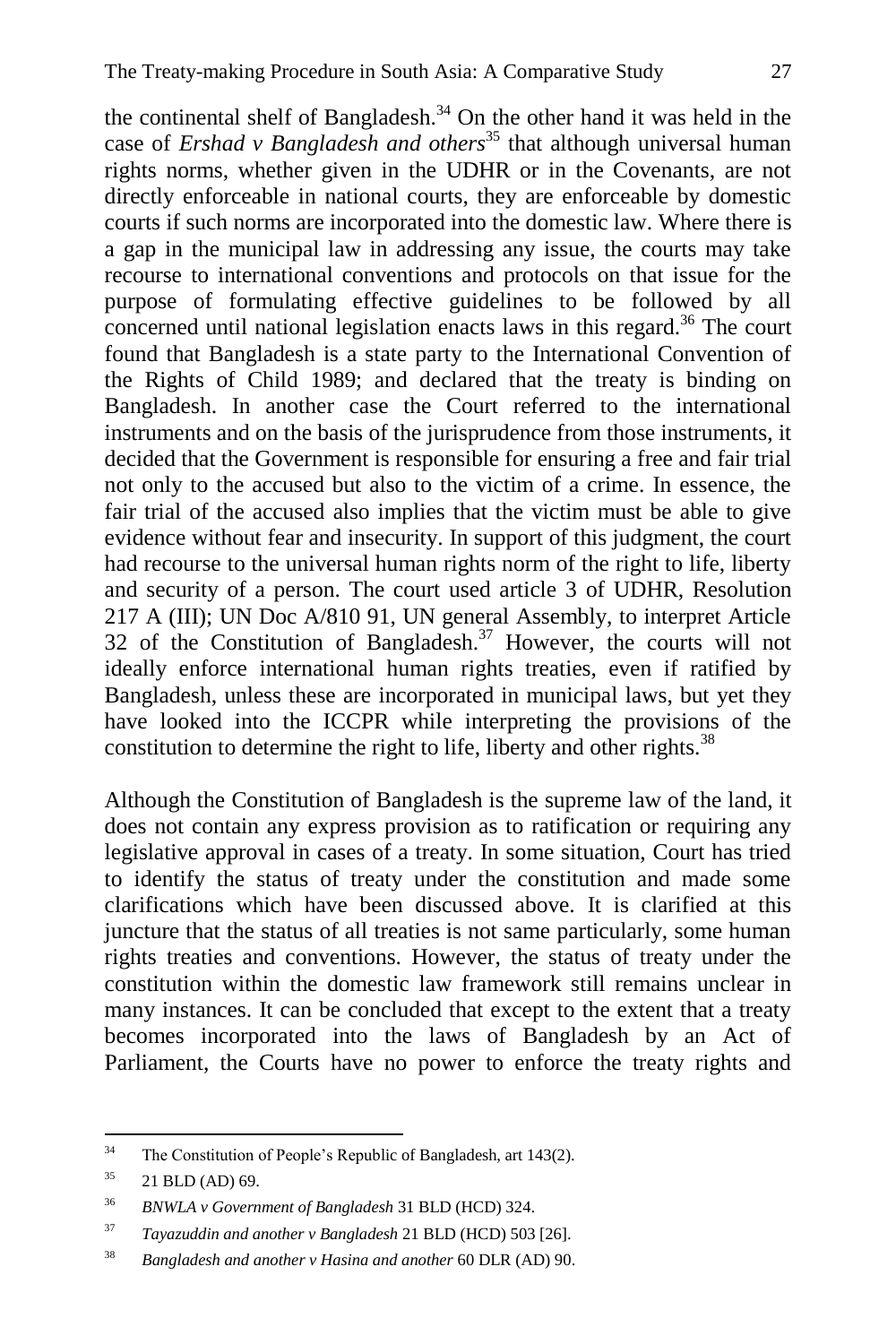obligations at the behest of sovereign government or at the behest of a private individual.<sup>39</sup>

On the other hand, comparatively, the Constitution of India does not contain precise provisions regarding status of a treaty and its due incorporation into its domestic legal system. The main provisions of the Constitution of India relevant to the treaty and also from the perspective of International Law are Article 51, Article 73, Article 245, Article 246, Article 253, Article 260, Article 363, Article 372, and VII<sup>th</sup> schedule.

According to the Constitution of India, the state shall endeavour to foster respect for International Law and treaty obligations in the dealings of organized people with one another.<sup>40</sup> Article 51 has been relied upon by Courts to hold that various International Covenants, Treaties etc., particularly those to which India is a party or signatory, become part of domestic law in so far as there is no conflict between the two. $41$  In *Unnikrishnan v State of Andhra Pradesh* the Supreme Court of India has utilized Article 51, which merely required the State to foster respect for international law and treaty obligations, for the purpose of protecting human rights and bringing about a social order which did away with inequality and extended justice to the extent of the powers of the Supreme Court.<sup>42</sup> The executive power of the Union extends to the exercise of such rights, authority and jurisdiction as are exercisable by the government of India by virtue of any treaty or agreement. It is important to mention here that the President is empowered to enter into any treaty or convention because the executive power of the Union vests with the President of India.<sup>43</sup> But the president shall act subject to aid and advice of the Council of Ministers with the Prime Minister at the head.<sup>44</sup> So, treaty making power in India is an executive act. Article 253 gives the power to enact laws implementing treaties, conventions etc. to the parliament. According to the Article, parliament has power to make any law for the whole or any part of the territory of India for implementing treaty, agreement or

<sup>39</sup> <sup>39</sup> Mahmudul Islam, *Constitutional Law of Bangladesh*, (3rd edn, Mullick Brothers 2012) 1026.

<sup>&</sup>lt;sup>40</sup> The Constitution of India, art  $51(c)$ .

<sup>41</sup> *In Re Berubari Union and Exchange of Enclaves* (1960) AIR (SC) 845; *Ali Akbar v U.A.R*. (1966) AIR SC 230; *Maganbhai v Union of India* (1969) AIR SC 783; *Gramophone Co. v Birendra* (1984) AIR SC 667; *Jolly George Verghese v Bank of Cochin* (1980) AIR SC 470; *UPSE Board v Hari Shankar* (1979) AIR SC 65; *Prem Shankar Shukla v Delhi Adm.* (1980) AIR SC 1535; *Vishaka v State of Rajasthan* (1997) AIR SC 3011.

<sup>&</sup>lt;sup>42</sup> Narendra Kadoliya, 'A Paradigm Shift in the Role of Domestic Courts in Implementing International Treaty Provisions: An Indian Perspective' [<www.manupatrafast.com/articles/](http://www.manupatrafast.com/articles/%20articleSearch.aspx)  [articleSearch.aspx>](http://www.manupatrafast.com/articles/%20articleSearch.aspx) accessed 18 July 2020 (Search article field for ‗A Paradigm Shift in the Role of Domestic Courts').

<sup>43</sup> The Constitution of India, art 53.

 $44$  ibid, art 74.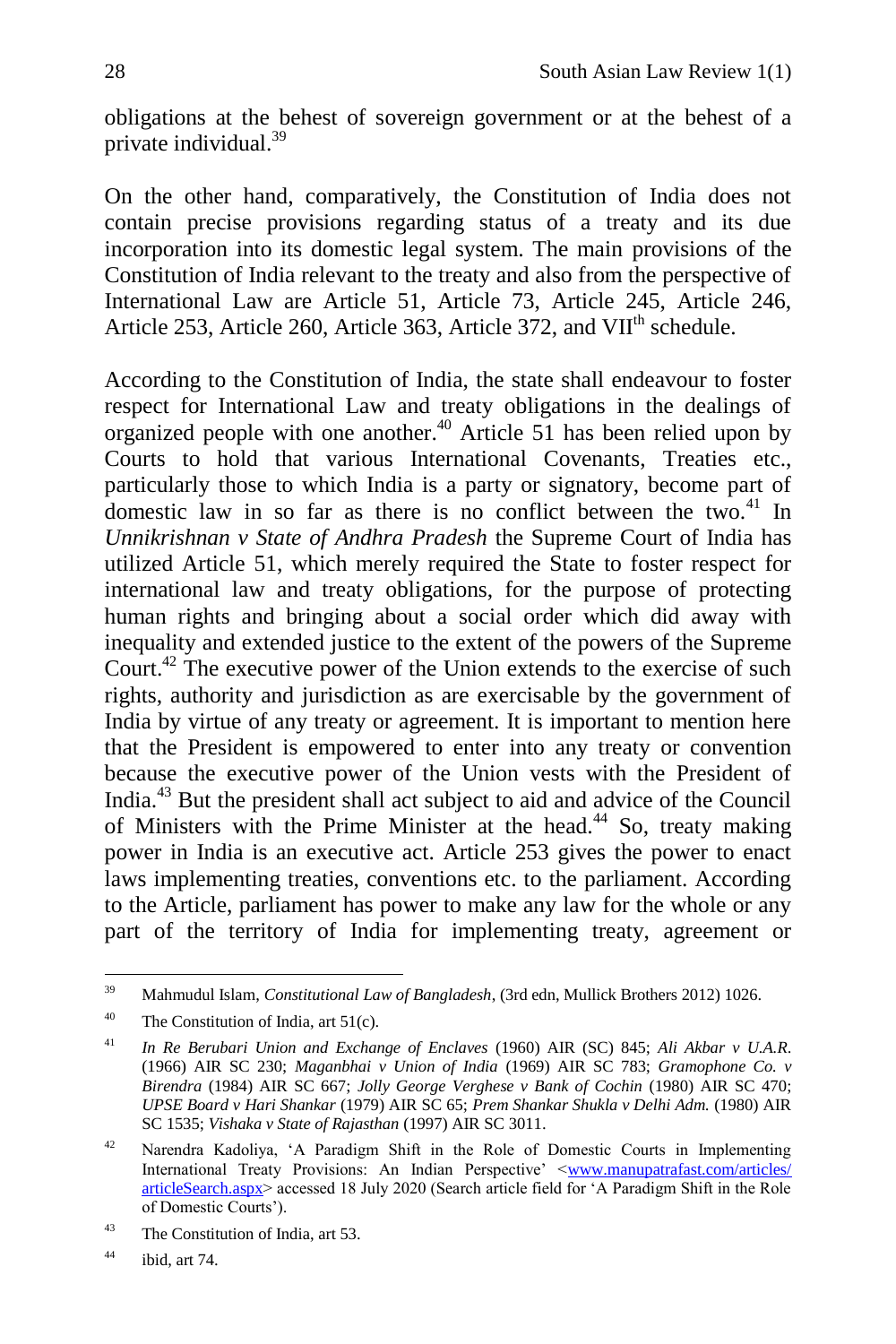convention with any other country or countries or any decision made any international conference, association or other body. However, it is important to mention here that all treaties are non-self-executing and hence domestic legislation is required to execute any treaty. There is no doubt that the Union Government has got unlimited treaty-making power under Article 253, read with Entries 13 and 14 of List I, Schedule  $\check{VII}^{45}$  As to the position of treaties in Indian law, two views exist. These are:

- a) The traditional view held by Prof. Basu on one hand who advances the view that no treaties which have not been implemented by legislation are binding on the municipal courts, relying on Article 253 of the Constitution.
- b) On the other hand, Alexandrowicz contends that not all treaties must be implemented by legislation. He cites several cases as authority for assuming that certain treaties only, such as treaties affecting private rights, must be enacted by legislation to become enforceable.

Under Article 246 of the Constitution (read with Entry 14 of List I of the Seventh Schedule), Parliament has power to enact a law regulating treatymaking power but it has not yet exercised that power. The Constitution Bench of Supreme Court of India observed that 'the effect of Art 253 is that' if a treaty, agreement or convention with a foreign state deals with a subject within the competence of state legislature, 'the parliament alone has notwithstanding Article 246(3) the power to make laws to implement the treaty, agreement or convention or any decision made at any international conference, association or other body'.<sup>46</sup> A virtual judicial incorporation of treaty law into the 'corpus juris' has been the Supreme Court's decision in *Vishaka v State of Rajasthan*<sup>47</sup> wherein the court held that international conventions and norms were to be read into fundamental rights in the absence of enacted domestic law occupying the field. Treaties which are part of the international law do not form part of the law of the land unless expressly made so by the legislative authority. According to the Article 260 of the Constitution of India the Government of India may by agreement with the Government of any territory not being part of the territory of India undertake any executive, legislative or judicial functions vested in the government of such territory, but every such agreement shall be subject to, and governed by, any law relating to the exercise of foreign jurisdiction for the time being in force. On the other hand Article 363 of the Constitution provides that Notwithstanding anything in this constitution but subject to the provisions of Article 143, neither the

 $45$ Wali Ullah, 'The Treaty–Making under the Constitution of India' (1971) 2 SCC (Jour) 20 [<www.ebc-india.com/lawyer/articles/71v2a5.htm>](http://www.ebc-india.com/lawyer/articles/71v2a5.htm) accessed 19 July 2020.

<sup>46</sup> *Magnabhai Ishwarbhai Patel v Union of India* (1969) AIR SC 783 [25].

<sup>47</sup> *Vishaka v State of Rajasthan* (1997) 6 SCC 241.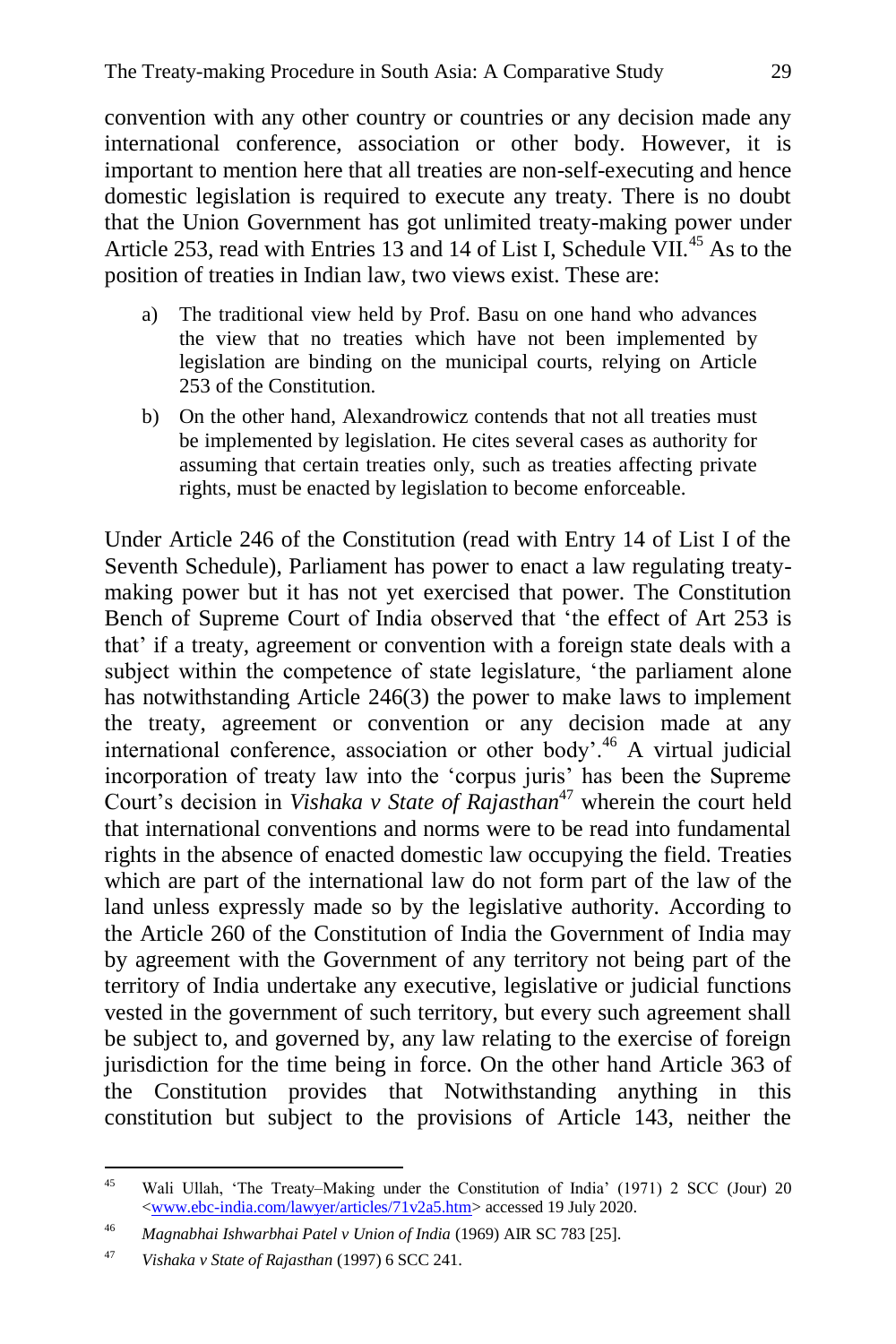Supreme Court nor any other court shall have jurisdiction in any dispute arising out of any provision of treaty, agreement, covenant, engagement, *sanad* or other similar instrument which was entered into or executed before the commencement of this constitution by any ruler of an Indian State and to which the Government of the Dominion of India or any of its predecessor Governments were a party and which has or has been continued in operation after such commencement, or in any dispute in respect of any right accruing under or any liability or obligation arising out of any of the provisions of this constitution relating to any such treaty, agreement covenant, engagement, sand or other similar instrument . . . It was held by the Supreme Court of India exercising advisory jurisdiction under Article 143 of the constitution that in case of implementation of treaty related with the exchange of Indian Territory there must be needed a constitutional amendment and mere passing legislation is not sufficient.<sup>48</sup>

In *[His Holiness Kesavananda Bharati Sripadavalvaru v State of Kerala,](https://indiankanoon.org/doc/257876/)* 49 it was stated that in view of [Article 51](https://indiankanoon.org/doc/854952/) of the Constitution, the Court must interpret language of the Constitution, if not intractable, in the light of UN Charter and the solemn declaration subscribed to it by India. In *[Apparel](https://indiankanoon.org/doc/856194/)  [Export Promotion Council v A. K. Chopra](https://indiankanoon.org/doc/856194/)*, <sup>50</sup> it was pointed out that domestic courts are under an obligation to give due regard to the international conventions and norms for construing the domestic laws, more so, when there is no inconsistency between them and there is a void in domestic law. Any international convention not inconsistent with the fundamental rights and in harmony with its spirit must be read into those provisions, e.g., Articles 14, 15, 19 and 21 of the Constitution to enlarge the meaning and content thereof and to promote the object of constitutional guarantee. $51$ 

### **6. Conclusion**

At present, all the South-Asian countries have a written constitution and are heavily modelled on the framework of democratic set of governance, their participation and presence has become imperative in the geo-political arena. Unlike USA, treaties in these nations are not supreme law of the land, and they follow a dualistic mode of adoption and ratification of

 $\overline{AB}$ ibid (n 46).

 $49$  (1973) 4 SCC 225.

<sup>50</sup> (1999) 1 SCC 759. *See also Githa Hariharan (Ms) and another v Reserve Bank of India and another* (1999) 2 SCC 228; *R.D. Upadhyay v State of Andhra Pradesh and others* (2007) 15 SCC 337; *People's Union for Civil Liberties v Union of India and another* (2005) 2 SCC 436.

<sup>51</sup> *National Legal Services Authority v Union of India,* Civil Original Jurisdiction, Writ Petition (Civil) No. 400 of 2012.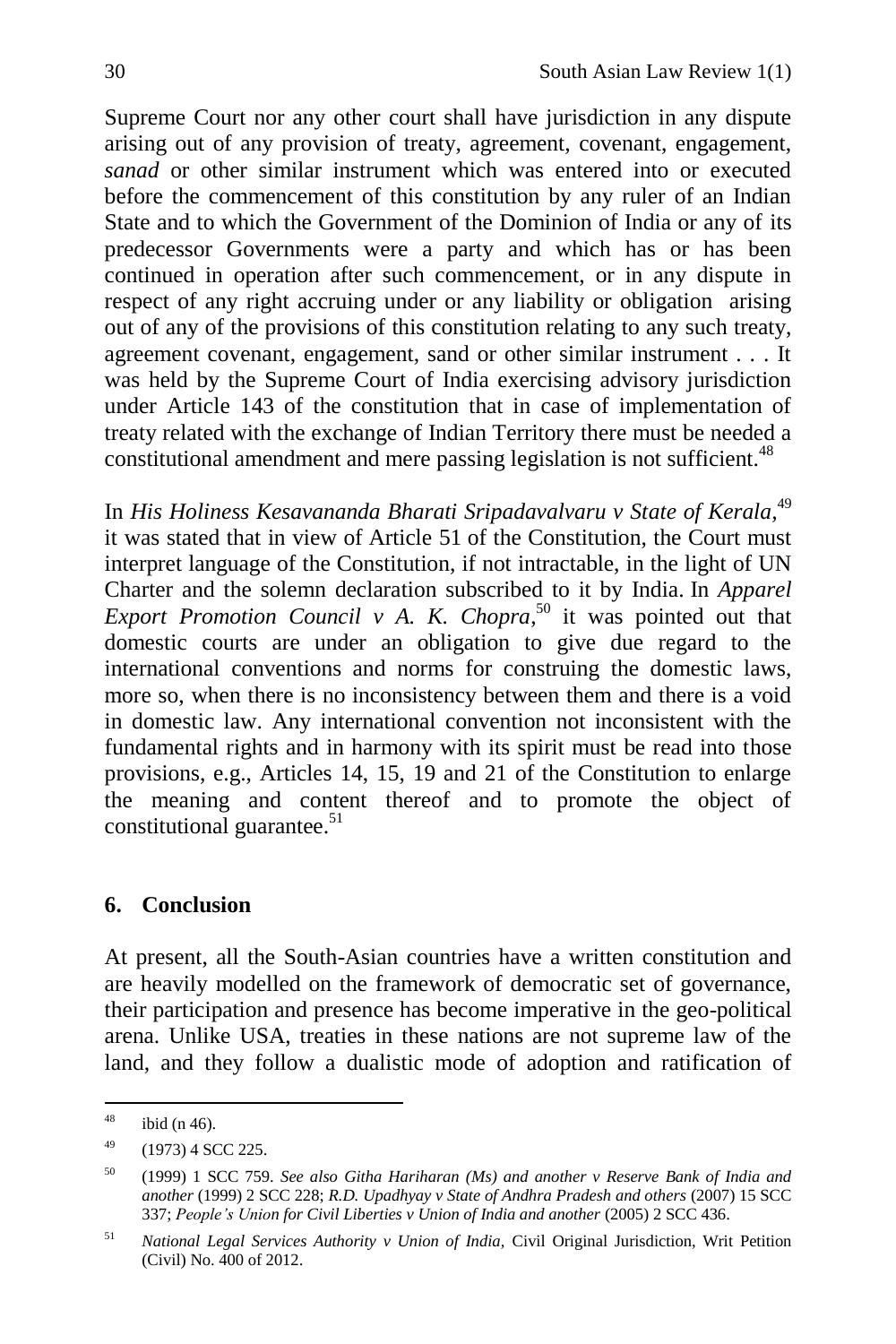treaties. Though the status is almost same, only mode of ratification varies depending upon the institutions in these nations. Treaty making procedure in the entire South-Asian region is an executive function. Almost all the countries have a separate constitutional provision dealing with treaty making procedure. There is a two-step process which works generally in the cases of treaty making, the first one is the executive head of the state, who enters and participates into the treaty making process at an international level and then comes the legislative wing of the state whose responsibility is to implement the treaty. Once the treaty has been implemented into the domestic law the judiciary has to interpret the same, this mechanism is common among all the South Asian nations. However, the recent trend clearly shows the activism on the part of judiciary in using international conventions, covenants, treaties and practices related to human rights into their respective domestic legal system.

#### **REFERENCES**

#### **Cases**

India

- Berubari Union and Exchange of Enclaves (1960) AIR (SC) 845.
- Gramophone Co. v Birendra (1984) AIR SC 667.
- Githa Hariharan (Ms) and another v Reserve Bank of India and another (1999) 2 SCC 228.
- His Holiness Kesavananda Bharati Sripadavalvaru v State of Kerala (1973) 4 SCC 225.
- [In Apparel Export Promotion Council v A. K. Chopra](https://indiankanoon.org/doc/856194/) (1999) 1 SCC 759.
- Jolly George Verghese v Bank of Cochin (1980) AIR SC 470.
- Magnabhai Ishwarbhai Patel v Union of India (1969) AIR SC 783 [25].
- Maganbhai v Union of India (1969) AIR SC 783.
- National Legal Services Authority v Union of India, Civil Original Jurisdiction, Writ Petition (Civil) No. 400 of 2012.
- **People's Union for Civil Liberties v Union of India and another (2005) 2 SCC** 436.
- **Prem Shankar Shukla v Delhi Adm. (1980) AIR SC 1535.**
- R.D. Upadhyay v State of Andhra Pradesh and others (2007) 15 SCC 337.
- UPSE Board v Hari Shankar (1979) AIR SC 65.
- Vishaka v State of Rajasthan (1997) AIR SC 3011.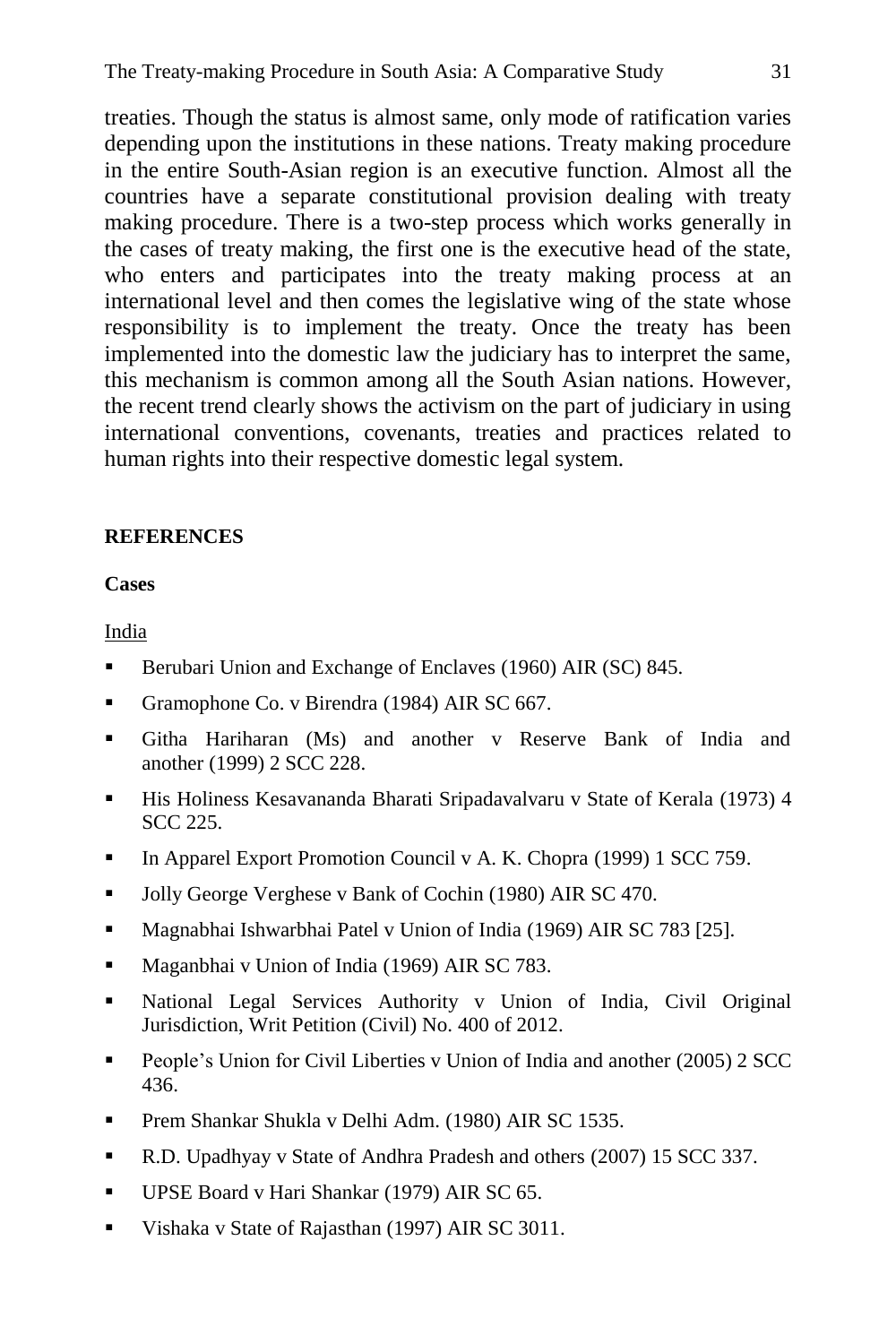## Bangladesh

- Ali Akbar v U.A.R. (1966) AIR SC 230.
- Bangladesh and another v Hasina and another 60 DLR (AD) 90.
- Bangladesh v Hasina 60 DLR (AD) 90.
- BNWLA v Government of Bangladesh 31 BLD (HCD) 324.
- Chaudhury and Kendra v Bangladesh 29 BLD (HCD).
- **Ershad v Bangladesh and others 21 BLD (AD) 69.**
- Kazi Mukhlesur Rahman v Bangladesh 26 DLR 44.
- Major (Retd.) Akhtaruzzaman v Bangladesh, Writ Petition No. 3774 of 1999.
- Tayazuddin and another v Bangladesh 21 BLD (HCD) 503 [26].

# **Legislations**

- Convention on International Trade in Endangered Species of Fauna and Flora – CITES 1973.
- Nepal Treaty Act 1990.
- The Constitution of India 1950.
- The Constitution of the Democratic Socialist Republic of Sri Lanka 1978.
- **The Constitution of the Islamic Republic of Afghanistan 2008.**
- The Constitution of the Islamic Republic of Pakistan 1973.
- The Constitution of the Kingdom of Bhutan 2008.
- The Constitution of the People's Republic of Bangladesh 1972.
- The Constitution of the Republic of Maldives 2008.
- The Rules of Procedure of Parliament of the People's Republic of Bangladesh.
- The Second Proclamation Order No. IV of 1978 (Bangladesh).
- Vienna Convention of Law of the Treaty 1969.

# **Books**

- Crawford J (ed), *Brownlie's Principle of Public International Law*, (Eight edn, Oxford University Press).
- Jennings R and KCMG QC A W (eds), *Oppenheim's International Law*, v 1 (9th edn, OUP 2008).
- Islam M, *Constitutional Law of Bangladesh*, (3rd edn, Mullick Brothers 2012).